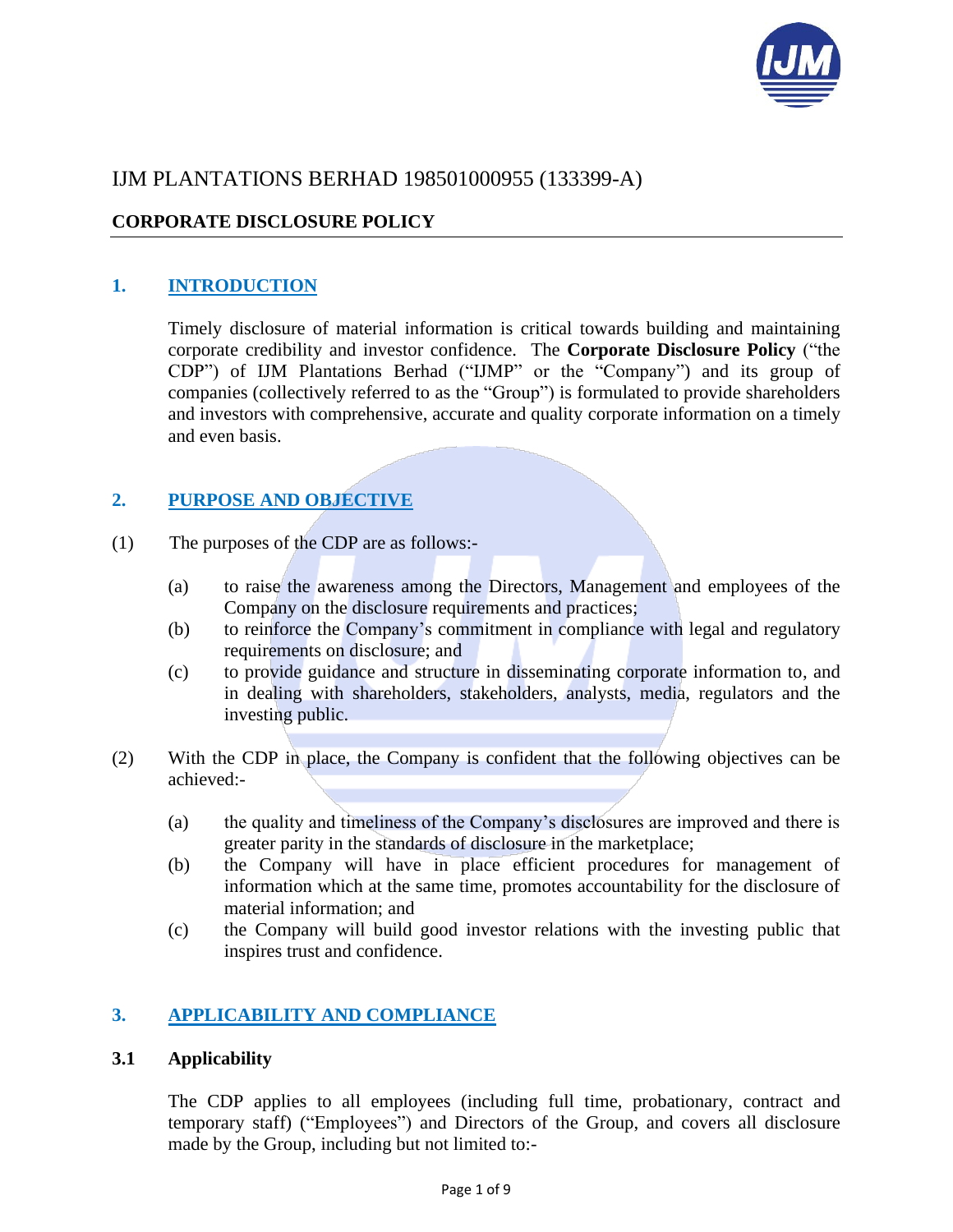

- (a) documents filed with the regulators, written statements, annual reports, quarterly and/or interim reports, news releases, letters to shareholders, speeches by senior management, e-mail communication and the information on the Company's website; and
- (b) oral statements made in group and individual meetings, telephone conversations, interviews and press conferences.

### **3.2 Compliance**

Each Employee has a duty to read and understand the CDP. Violation of the CDP can result in disciplinary action, including termination of employment. The violation of the CDP may also violate certain securities laws, and if a Director or Employee has violated such securities laws, the Company may refer the matter to the appropriate regulatory authorities.

## **4. INTERNAL STRUCTURE & SYSTEM FOR CORPORATE DISCLOSURE**

### **4.1 Authorised Personnel**

- (1) The Board of Directors ("the Board") is ultimately responsible for ensuring that the Company's disclosure requirements are fulfilled. The Board delegates the implementation and adherence of the CDP to the following executives ("the Executives":-
	- (a) Chief Executive Officer & Managing Director ("CEO&MD");
	- (b) Chief Financial Officer & Executive Director ("CFO&ED"); and
	- (c) Company Secretary.
- (2) The CEO&MD will serve as the primary contact person and will engage any other Executives as and when necessary and appropriate. In the absence of the CEO&MD, any other Executives may be contacted on matters referred in the CDP.
- (3) The responsibilities of the Executives include the following:-
	- (a) maintaining an awareness and understanding of the disclosure rules and guidelines;
	- (b) ascertaining whether corporate developments constitute material information, and if so, ensuring the procedures outlined in the CDP are fully adhered;
	- (c) implementing and monitoring of compliance with the CDP and undertaking reviews of any violations, including assessment and implementation of appropriate consequences and remedial actions; and
	- (d) reviewing and updating the CDP from time to time to ensure compliance with the Main Market Listing Requirements ("Listing Requirements") of Bursa Malaysia Securities Berhad ("Bursa Securities") and other regulatory requirements.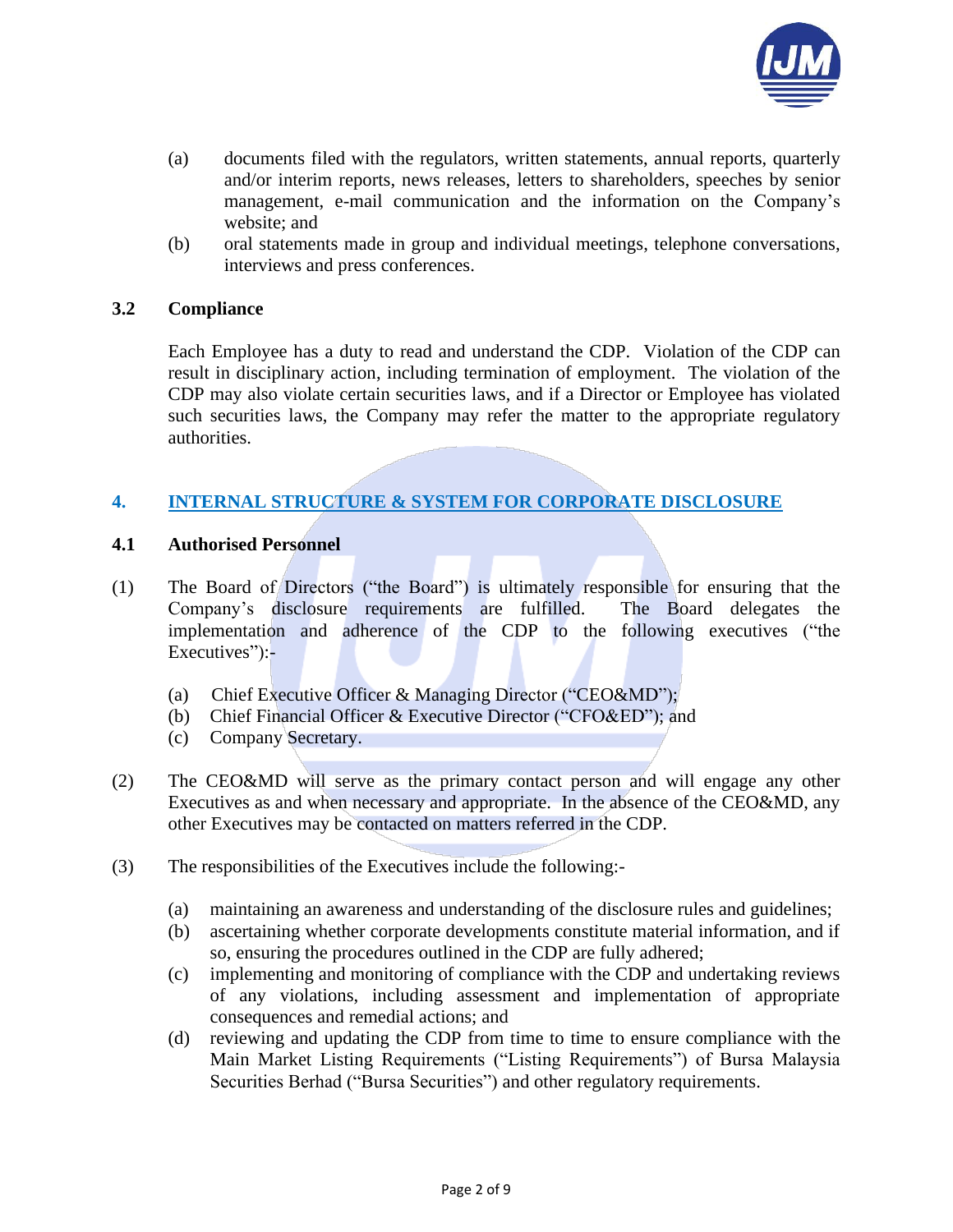

## **4.2 Authorised Spokesperson**

- (1) The authorised spokespersons for the Company are the Chairman of the Board, the CEO&MD, the CFO&ED and any other officers as may be authorised by the CEO&MD.
- (2) Authorised spokespersons shall not disclose any material information that has not been previously made public.
- (3) The Employee or Director, other than authorised spokesperson, should not respond to requests for Company's information from the investing public unless specifically authorised to do so by an authorised spokesperson. Any such requests should be referred to an authorised spokesperson.
- (4) If there is any doubt about the appropriateness of supplying information to an outside party, an Employee should contact the authorised spokesperson for advice.
- (5) It is not the purpose of this Policy to restrain Employees from speaking to outside parties where doing so serves a legitimate business purpose. However, when doing so, Employees must ensure that any Company's information so provided is in compliance with this Policy and should contact any one (1) of the authorised spokespersons if in doubt about the appropriateness of supplying certain information.

## **5. CORE AREAS**

- (1) The six (6) specific core areas concerning corporate disclosure are as follows:-
	- (a) immediate disclosure of material information;
	- (b) thorough public dissemination;
	- (c) clarification, confirmation or denial of rumours or reports;
	- (d) response to unusual market activity;
	- (e) unwarranted promotional disclosure activity; and
	- (f) insider trading.
- (2) The guidance for corporate disclosure for the six (6) specific core areas is provided under Clauses 5.1 to 5.6 of this Policy.

## **5.1 Immediate Disclosure of Material Information**

- 5.1.1 Disclosure of Material Information
- (1) Material information is any information which is expected to have a material effect on the following:-
	- (a) the price, value or market activity of any of the securities of the Company; or
	- (b) the decision of a holder of securities or an investor in determining his choice of action,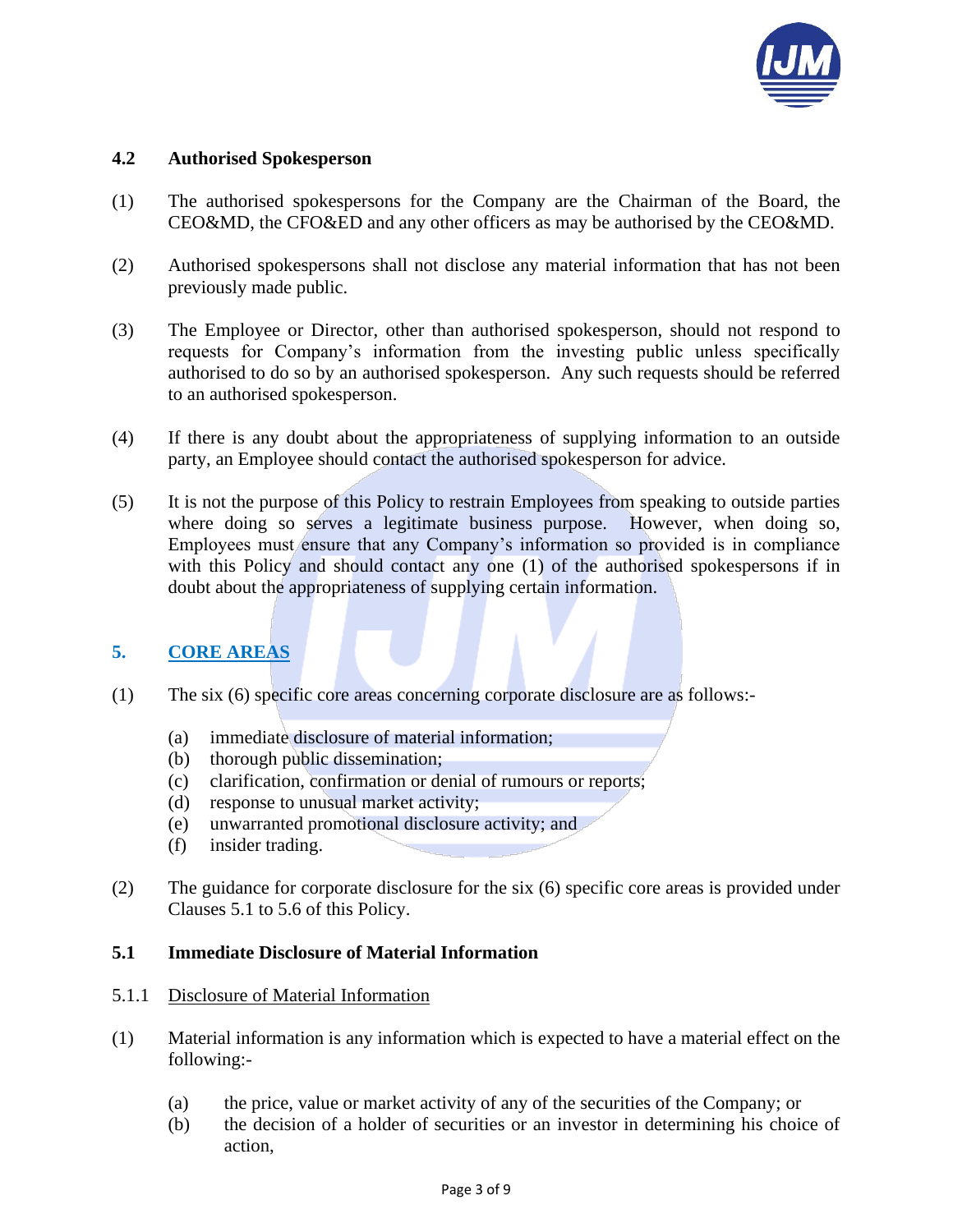

and may include information which –

- (i) concerns the Company's assets and liabilities, business, financial condition or prospects;
- (ii) relates to proposed corporate exercises;
- (iii) relates to dealings with Employees, suppliers, customers and others;
- (iv) relates to any events affecting the present or potential dilution of the rights or interests of the Company's securities; or
- (v) relates to any event materially affecting the size of the public holding of its securities.
- (2) The following guidelines will be followed by the Company to fulfill its obligation to make immediate announcement of material information:-
	- (a) for the prescribed events as set out in Paragraph 9.19 of the Listing Requirements of Bursa Securities, the Company will immediately announce the event upon its occurrence;
	- (b) where the materiality for an event or transaction can be quantified, the decision on materiality will be in accordance with the threshold of the percentage ratio as set out under the Listing Requirements of Bursa Securities. An announcement will be made if the transaction triggers the prescribed percentage ratio applicable for that type of transaction; and
	- (c) where the materiality for an event or transaction cannot be quantified, the Company will undertake a materiality assessment of the information before making an announcement. In making the assessment of whether an event of information is material for the purpose of an announcement, the Company will take into account the relevant factors as follows:-
		- (i) the anticipated impact of the information on the Group's entire scope of activities;
		- (ii) the anticipated impact of the information on the Group's financial position or performance; or
		- (iii) the relevance of the information on the factors that determine the price of the listed securities of the Company.

## 5.1.2 Responsibilities and Procedures on Disclosure of Material Information

- (1) An announcement to Bursa Securities will be prepared and/or reviewed by the Company Secretary or the appointed adviser in accordance with the applicable securities law and Listing Requirements and the announcement shall then be approved by the CEO&MD.
- (2) The CFO&ED or the Senior Managers of the Accounts & Finance Department will review and validate all financial data contained in the announcement to ensure that disclosures are consistent with the prevailing accounting standards and guidelines.
- (3) The Company Secretary or the appointed adviser shall release the announcement to Bursa Securities once the announcement is approved by the CEO&MD.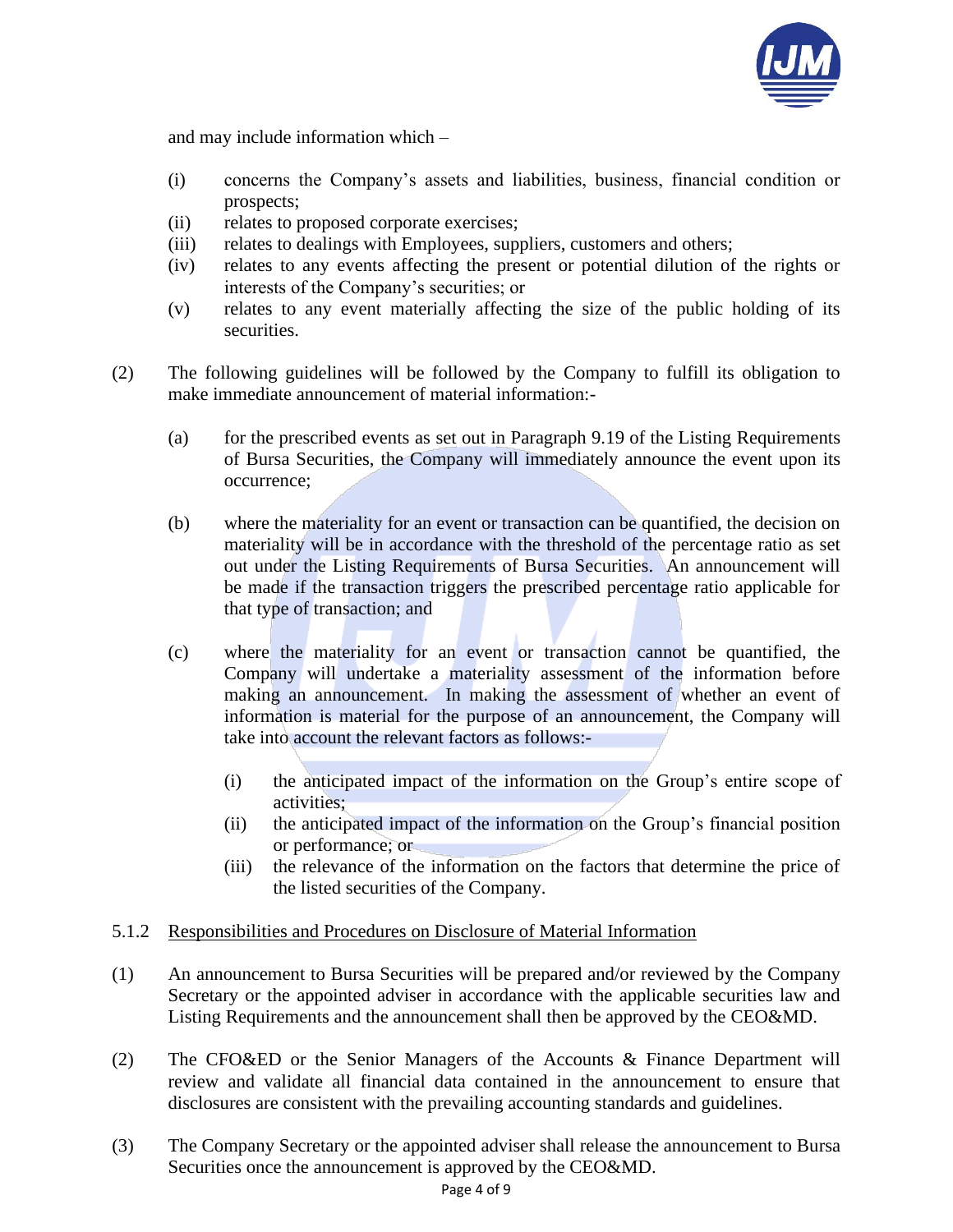

(4) After the release of the announcement to Bursa Securities, the Company Secretary will use the "IJM e-mail alert" to disseminate and notify the release of the announcement to all those registered under the email notification service of IJM Corporation Berhad ("IJM"), the holding company. In addition, the announcement will be made available on the website of the Group.

#### 5.1.3 Withholding and Maintaining Confidentiality of Material Information

There are exceptional circumstances when the Company can withhold or delay disclosure of material information temporarily, provided that the strictest confidentiality is maintained. The exceptional circumstances where disclosure may be temporarily withheld are as follows:-

- (a) when immediate disclosure will prejudice the ability of the listed issuer to pursue its corporate objectives; or
- (b) when the facts are in a state of flux; or
- (c) where laws prohibit the disclosure of such information.

#### 5.1.4 Responsibilities and Procedures on Maintaining Confidentiality of Information

- (1) If the material information is being withheld from the public, the Company has or will take the following precautions and measures to maintain the confidentiality of the information to minimise leakage of information:-
	- (a) Document Management

Having and/or putting in place a reliable document management by: -

- (i) ensuring physical copies of confidential documents are securely stored in locked cabinets when not in use, with access restricted to authorised Employees only; and
- (ii) reminding Employees regularly not to read confidential documents or have discussion in public places.
- (b) Secured Information Technology ("IT") System

Having and/or putting in place a secured IT system for communication and document management purposes by: –

- (i) using private fax lines, dedicated printers and email accounts;
- (ii) keeping confidential information on protected drives and tightly controlling access through password protection and blocking mechanism; and
- (iii) installing password protection mechanisms for electronic equipment such as desktops, laptops and other storage media containing confidential information, and activating automatic locking system on these equipment after a stipulated period.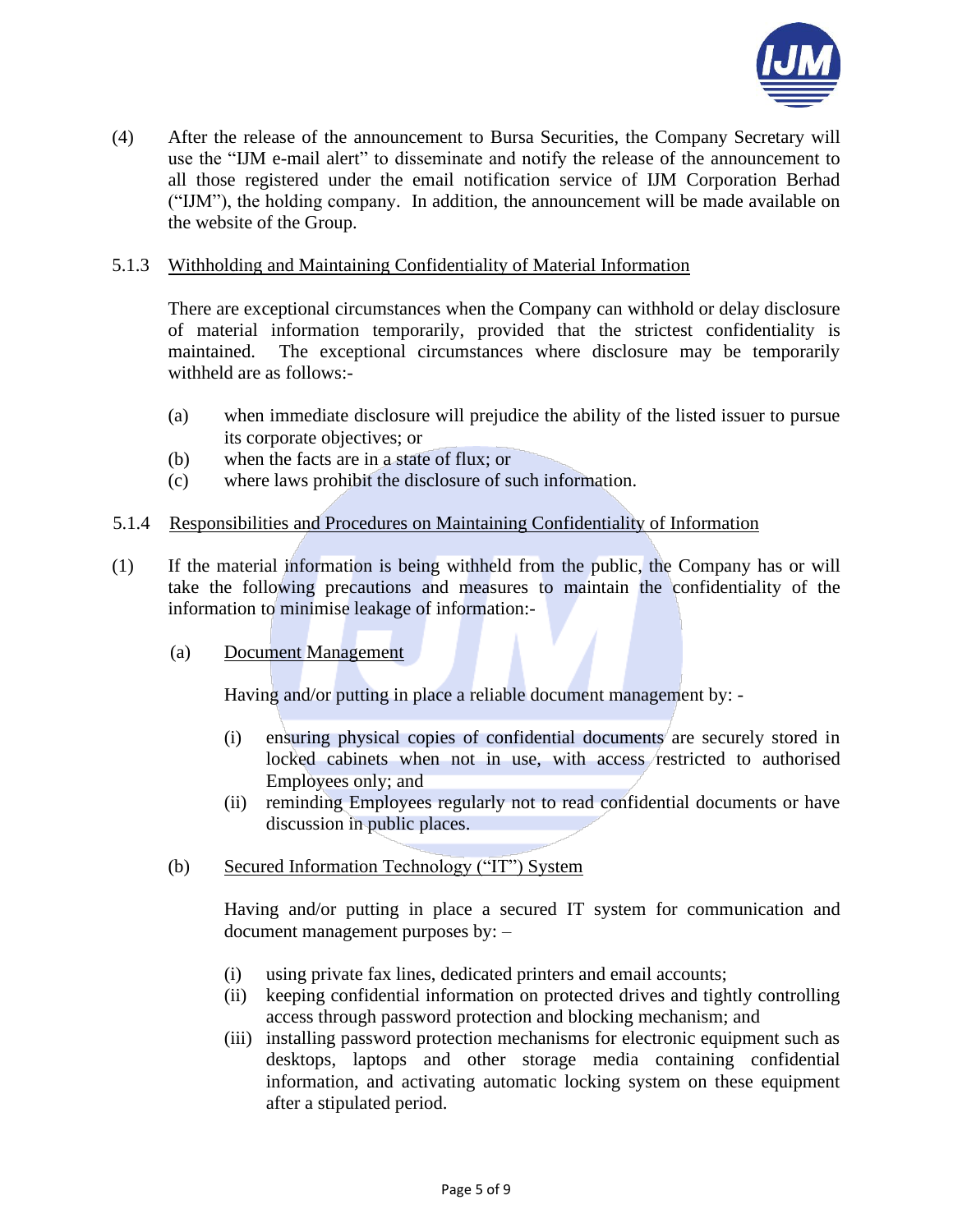

## (c) Internal Control Policies

Having and/or putting in place internal control policies on confidentiality as follows:-

- (i) implementation of the "Code of Ethics and Conduct" to ensure Employees exercise caution and due care to safeguard any confidential information;
- (ii) dissemination and access of price-sensitive information to a limited number of people, such as the Board, Senior Management, advisors, credit rating agencies, External Auditors and the controlling shareholders, in the necessary course of business, and on a "need to know" basis;
- (iii) Confidentiality Agreements may be used to ensure protection and confidentiality of the information by third parties;
- (iv) reminding all Directors and Principal Officers on the restriction on dealings pursuant to the Listing Requirements;
- (v) regularly reminding all parties involved on the importance of maintaining confidentiality of the information; and
- (vi) implementation of the "Whistle-blowing Policy" to facilitate Employees to report misconduct or wrongdoings.
- (2) The Company will immediately announce the information withheld to Bursa Securities in accordance with the Listing Requirements, if the following circumstances occurs:-
	- (i) unusual market activity in the Company's securities which signifies that a "leak" of the information may have occurred;
	- (ii) rumours or reports concerning the information have appeared; or
	- (iii) where the Company learns that there are signs that insider trading may be taking place.

### **5.2 Thorough Public Dissemination**

- 5.2.1 Equal Access to Material Information
- (1) The Company shall release material information to the public in a manner designed to obtain its fullest possible public dissemination.
- (2) No disclosure of material information is made on an individual or selective basis to journalists, analysts, fund managers or other persons unless such information has previously been fully disclosed and disseminated to the public.
- (3) Any public disclosure of material information must be made by an announcement first to Bursa Securities or simultaneously to Bursa Securities, the press and the newswire services.
- 5.2.2 Communicating with Journalists, Analysts and Fund Managers
- (1) The Company may provide information relating to the business, operations or financial performance of the Company and/or Group to the journalists, analysts and/or fund managers provided that such information is not undisclosed material information.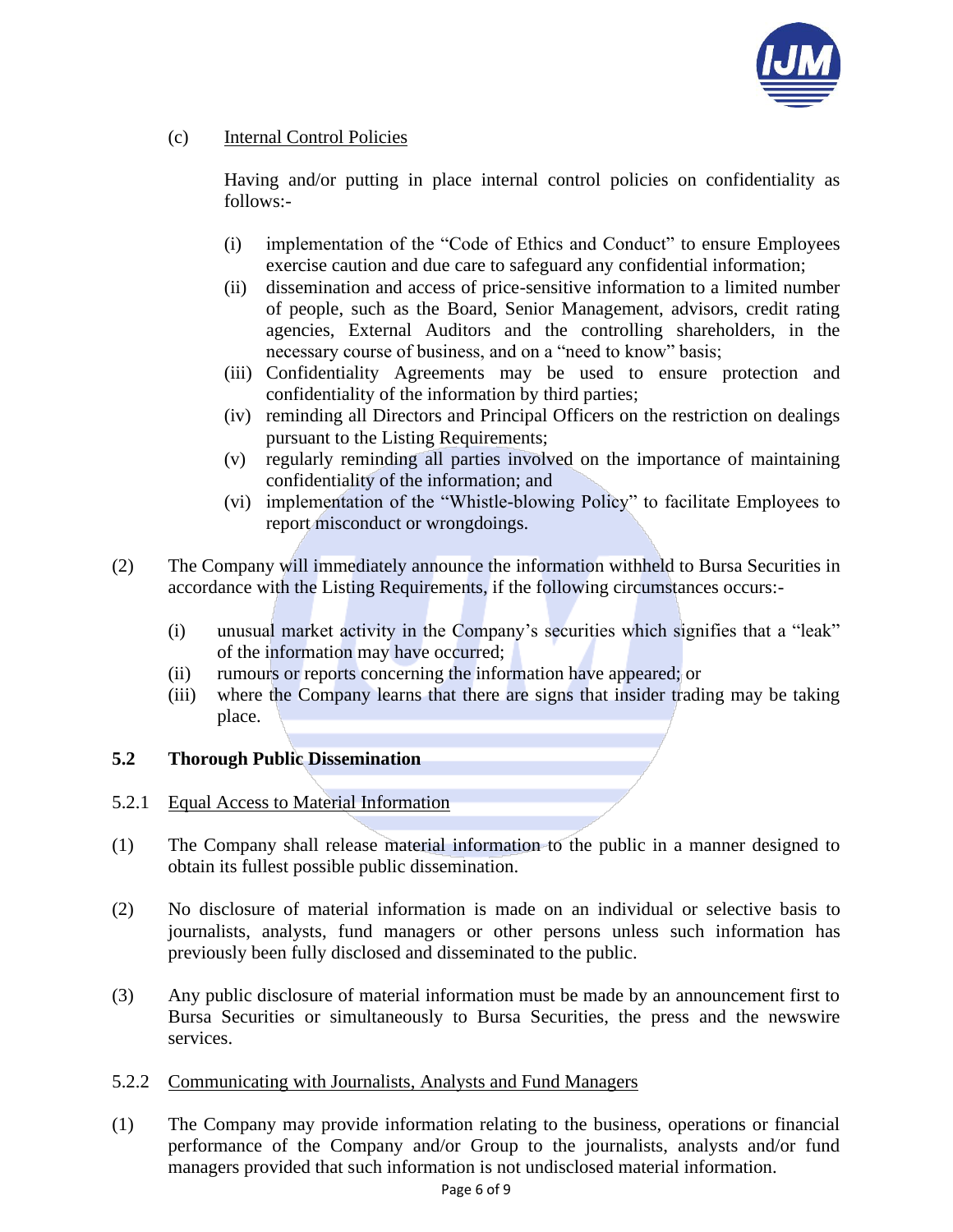

- (2) Similarly, when responding to questions from journalists, analysts and fund managers, or when commenting on their reports, the Company can provide any information, as long as it does not include any undisclosed material information.
- (3) In the event that the non-public material information has been inadvertently disclosed when responding to questions or commenting on the reports, the Company shall immediately announce to Bursa Securities.

### 5.2.3 Electronic Communication

### 5.2.3.1 Electronic Mail System and Internet Access

- (1) The Company uses the "IJM e-mail alert" to disseminate and notify the release of the announcement to all those registered under the email notification service of IJM, including but not limited to journalists, analysts and fund managers.
- (2) The Company ensures the appropriate use of the e-mail facility by all Employees through the Group IT Policy, which prohibits the Employees to:-
	- (a) submit, publish or transmit information or data that contain false, abusive, discriminatory, obscene or illegal material;
	- (b) distribute or propagate unsolicited or unauthorised messages, whether voluntary or involuntary; and
	- (c) intercept, disclose or view e-mail messages that are not addressed to them.
- (3) The Group IT Policy also provides that access to internet via the IJM's networking infrastructure is confined to Employees whose duties require it for their normal business activities. At all times, the Employees are prohibited to disclose or disseminate any sensitive information of the Company over the network, whether voluntary or involuntary.

### 5.2.3.2 Website

- (1) The Company has a website (www.ijmplantations.com) which acts as a channel to disseminate information and to allow access to information about the Group by the shareholders and public. The website also distinguishes an "Investor Relations" section containing disclosure and information of interest to the investors.
- (2) The contents of the "Investor Relations" section of the website shall include but not limited to the following:-
	- (a) announcement to Bursa Securities including periodic financial statements, annual reports and circulars to shareholders;
	- (b) financial highlights for the past five (5) years;
	- (c) dividend policy;
	- (d) shareholding structure; and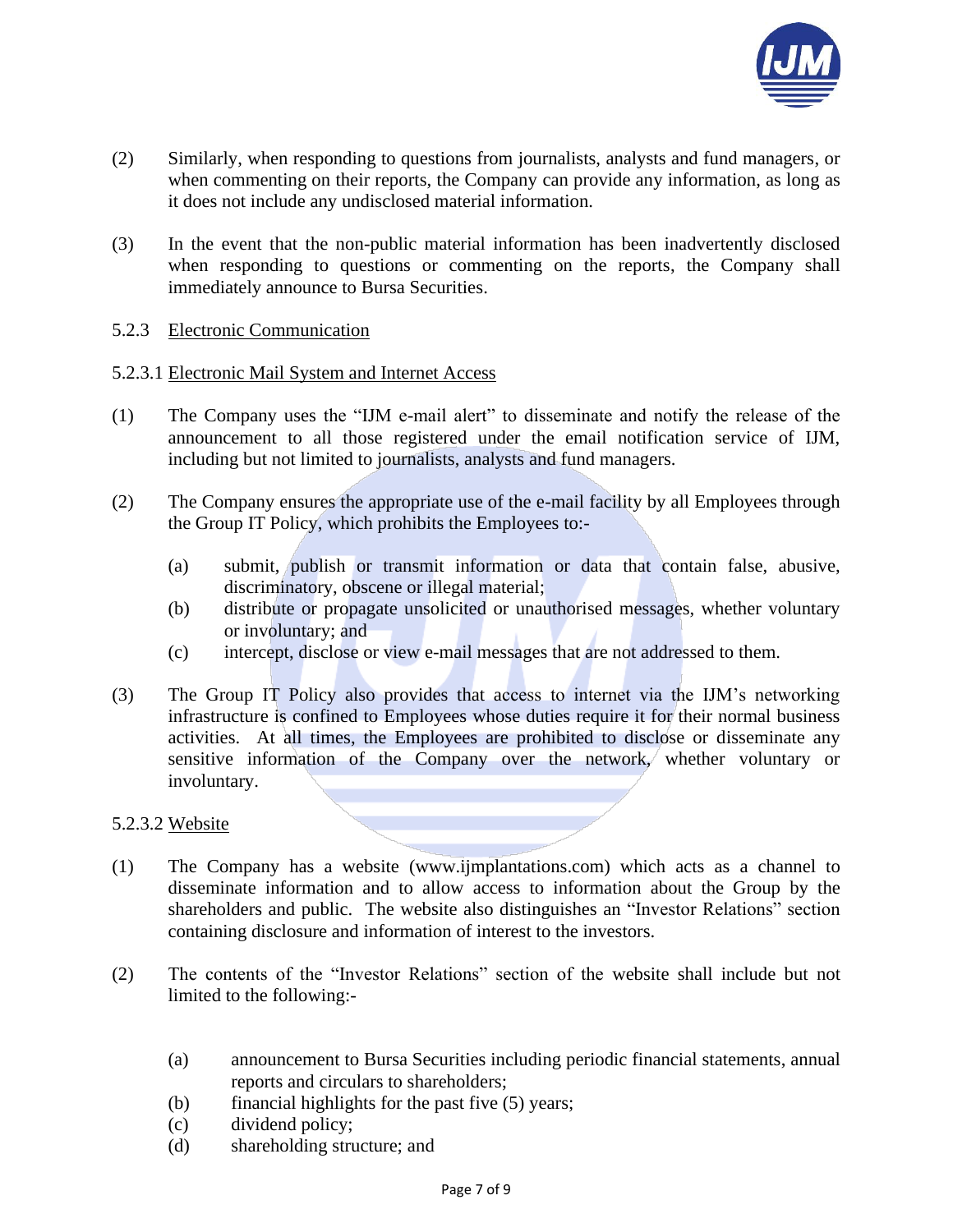

- (e) information which may be relevant and useful to the shareholders including the analyst briefings.
- (3) Besides that, the website also contains the email address, names of the designated persons and their contact numbers to enable the public to forward queries to the Company.

### **5.3 Clarification, Confirmation or Denial of Rumours or Reports**

- (1) Whenever the Company becomes aware of a rumour or report (true or false) that contains material information, the Company will make due enquiry and immediately publicly clarify, confirm or deny the rumour or report circulated by any means including by wordof-mouth, an article published in a newspaper, newswire, magazine, a broker's market report or any other publication.
- (2) The Company will respond to a rumour or report by making an announcement to Bursa Securities which should contain sufficient facts to support the clarification, confirmation or denial of the rumour or report.
- (3) Any follow-up notifications to the regulatory authorities will be circulated to the Board, if deemed necessary.

## **5.4 Response to Unusual Market Activity ("UMA")**

- (1) Where unusual trading activity, price movement, or both occurs on the securities of the Company, the Company will immediately undertake a due enquiry to seek the cause of the UMA.
- (2) If the Company determines that the UMA results from material information that has already been publicly disclosed pursuant to the Listing Requirements, no further announcement is required. However, if the UMA indicates that such material information may have been misinterpreted, the Company will issue a clarifying announcement to the Bursa Securities. Appropriate measures will be taken to inform the Board, if deemed necessary, on such further clarifications.
- (3) If the UMA results from a "leak" of previously undisclosed information, the Company will publicly disclose the information in question in accordance with the Listing Requirements.
- (4) If the cause of the UMA cannot be determined, the Company will announce that there have been no undisclosed developments which would account for the UMA.

### **5.5 Unwarranted Promotional Disclosure Activity**

The Company will refrain from any form of promotional disclosure activity which may mislead investors or cause unwarranted price movement and trading activity in the Company's securities. Such activity includes news releases, public announcements, predictions, reports or advertisements, which are unjustifiable, exaggerated, flamboyant, overstated or over-zealous.